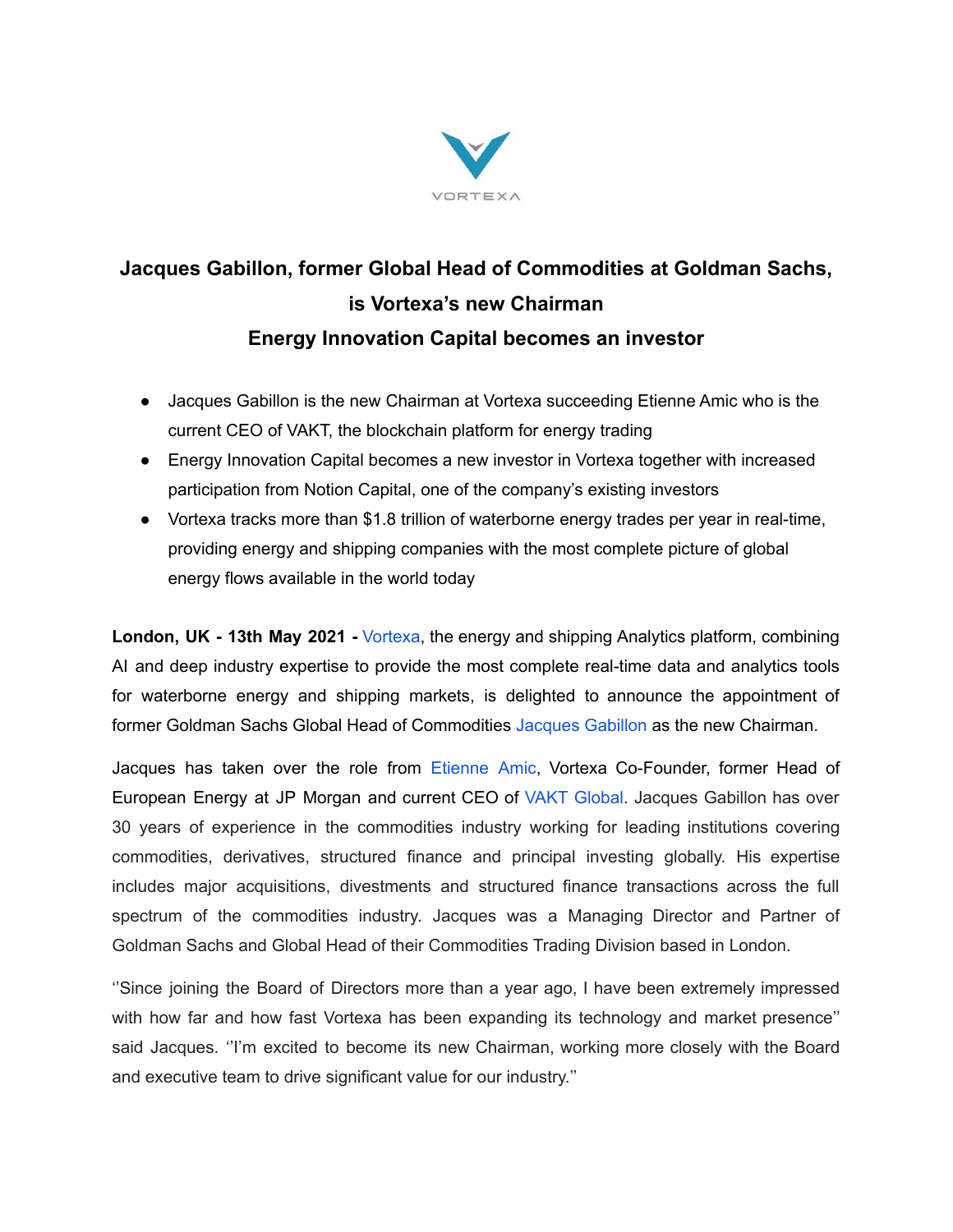Former Chairman, Etienne Amic said ''It has been a great privilege to serve on the board at Vortexa. I am honoured to have experienced the company going from inception to a new force in the energy trading industry. ''

Fabio Kuhn, Founder and CEO of Vortexa said: ''On behalf of the entire Vortexa team, I would like to thank Etienne for his immeasurable contributions to our development since inception and wish him all the best in his new ventures, especially VAKT.

It is also a great honor for us to welcome Jacques as our new Chairman; he is an incredible partner who already added massive value to Vortexa as a Board member over the last year. Now, as the Chair of our Board, Jacques is even better positioned to work more closely with our leadership team as Vortexa continues to accelerates its growth - I could not be more excited about our future.''

Since Vortexa's \$19m Series B earlier this year, and following up on the company's continued success, Energy [Innovation](https://energyinnovationcapital.com/) Capital, one of the most experienced and proven groups of investors in energy technology has become an investor in Vortexa. Notion [Capital,](https://notion.vc/) who led the Series A round, has also taken the opportunity to increase its participation in the company.

''Vortexa represents an unparalleled level of innovation in our industry'' said Kevin Skillern, Managing Partner at Energy Innovation Capital. ''Their state-of-the-art AI technology combined with their in-house team of global industry experts are creating the future of energy trading."

Fabio Kuhn said ''We are very excited to welcome Energy Innovation Capital as a new investor at Vortexa. Their energy industry expertise and international network will be invaluable to us in the next phase of our growth journey''

+++ Ends +++

## **About Vortexa**

Vortexa tracks more than \$1.8 trillion of waterborne energy trades per year in real-time, providing energy and shipping companies with the most complete picture of global energy flows available in the world today. Vortexa's highly intuitive platform with programmatic API/SDK interfaces help traders, analysts and charterers make high-value trading decisions with confidence, when it matters the most.

## **About EIC**